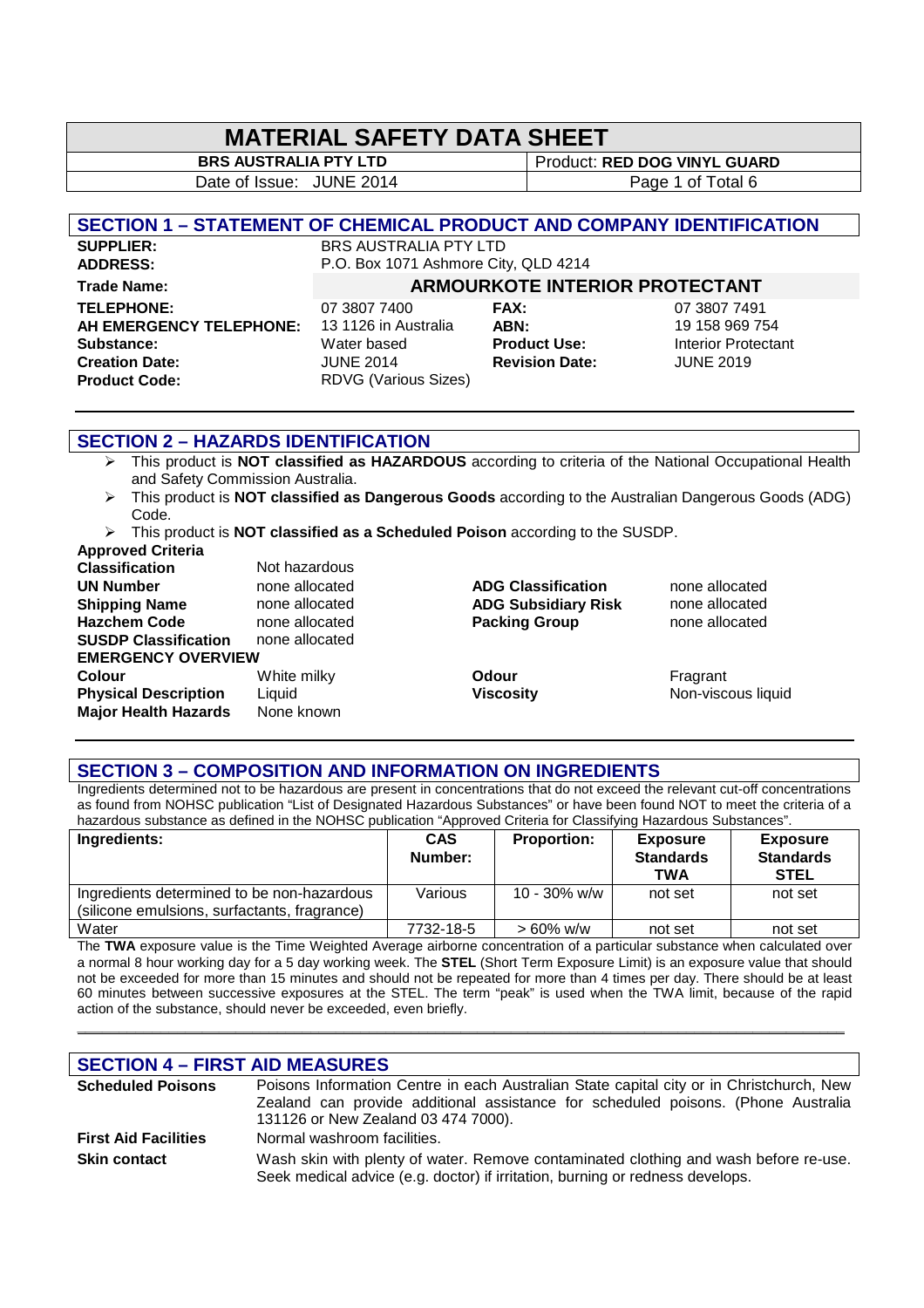| <b>MATERIAL SAFETY DATA SHEET</b>              |                                                                                                                                                                                                                                                                               |                                                                                                                                                                                                                                                                      |  |
|------------------------------------------------|-------------------------------------------------------------------------------------------------------------------------------------------------------------------------------------------------------------------------------------------------------------------------------|----------------------------------------------------------------------------------------------------------------------------------------------------------------------------------------------------------------------------------------------------------------------|--|
|                                                | <b>BRS AUSTRALIA PTY LTD</b>                                                                                                                                                                                                                                                  | Product: RED DOG VINYL GUARD                                                                                                                                                                                                                                         |  |
|                                                | Date of Issue: JUNE 2014                                                                                                                                                                                                                                                      | Page 2 of Total 6                                                                                                                                                                                                                                                    |  |
| Eye contact                                    | held open. Seek medical advice (e.g. ophthalmologist).                                                                                                                                                                                                                        | Immediately irrigate with copious quantities of water for at least 20 minutes. Eyelids to be                                                                                                                                                                         |  |
| Ingestion                                      | Do NOT induce vomiting. Do NOT attempt to give anything by mouth to an unconscious<br>person. Rinse mouth thoroughly with water immediately. Give water to drink. If vomiting<br>occurs, give further water to achieve effective dilution. Seek medical advice (e.g. doctor). |                                                                                                                                                                                                                                                                      |  |
| <b>Inhalation</b>                              | occur.                                                                                                                                                                                                                                                                        | Remove victim to fresh air away from exposure. Obtain medical attention if symptoms                                                                                                                                                                                  |  |
| <b>Advice to Doctor</b>                        | assistance for scheduled poisons.                                                                                                                                                                                                                                             | No specific antidote. Treat symptomatically. All treatments should be based on observed<br>signs and symptoms of distress of the patient. Poisons Information Centre in each<br>Australian State capital city or in Christchurch, New Zealand can provide additional |  |
| <b>Aggravated Medical</b><br><b>Conditions</b> | None known.                                                                                                                                                                                                                                                                   |                                                                                                                                                                                                                                                                      |  |

| <b>SECTION 5 - FIRE FIGHTING MEASURES</b> |                                                                                                                                                                                                                                    |  |
|-------------------------------------------|------------------------------------------------------------------------------------------------------------------------------------------------------------------------------------------------------------------------------------|--|
| <b>Fire and Explosion</b>                 |                                                                                                                                                                                                                                    |  |
| <b>Hazards</b>                            | Water based. Not combustible. However if involved in a fire will emit toxic fumes.                                                                                                                                                 |  |
| <b>Extinguishing Media</b>                | Use an extinguishing media suitable for surrounding fires.                                                                                                                                                                         |  |
| <b>Fire Fighting</b>                      | Keep containers exposed to extreme heat cool with water spray. Fire fighters to wear<br>self-contained breathing apparatus if risk of exposure to products of combustion or<br>decomposition. Evacuate area - move upwind of fire. |  |
| <b>Flash Point</b>                        | None – does not support combustion.                                                                                                                                                                                                |  |

# **SECTION 6 – ACCIDENTAL RELEASE MEASURES**

| <b>Emergency</b>            |                                                                                                                                                                                                                                                                                                                                                                                                                                                                                                                                                                                                                                                                                                                                                                                                                                                                                                                                                                                                                      |
|-----------------------------|----------------------------------------------------------------------------------------------------------------------------------------------------------------------------------------------------------------------------------------------------------------------------------------------------------------------------------------------------------------------------------------------------------------------------------------------------------------------------------------------------------------------------------------------------------------------------------------------------------------------------------------------------------------------------------------------------------------------------------------------------------------------------------------------------------------------------------------------------------------------------------------------------------------------------------------------------------------------------------------------------------------------|
| <b>Procedures</b>           | No HAZCHEM code.                                                                                                                                                                                                                                                                                                                                                                                                                                                                                                                                                                                                                                                                                                                                                                                                                                                                                                                                                                                                     |
| <b>Occupational Release</b> | Minor spills do not normally need any special clean-up measures.<br>In the event of a major spill, prevent spillage from entering drains or water courses. For<br>large spills, or tank rupture, consider initial evacuation distance of 200 metres in all<br>directions. Stop leak if safe to do so. If available, use water spray to disperse vapour.<br>Wear appropriate protective equipment as in section 8 below to prevent skin and eye<br>contamination. Spilt material may result in a slip hazard and should be absorbed into dry,<br>inert material (e.g. sand, earth or vermiculite), which then can be put into appropriately<br>labelled drums for disposal by an approved agent according to local conditions. Residual<br>deposits will remain slippery. Wash area down with excess water. If contamination of<br>sewers or waterways has occurred advise the local emergency services. In the event of a<br>large spillage notify the local environment protection authority or emergency services. |

| <b>SECTION 7 - HANDLING AND STORAGE</b> |                                                                                                                                                                                                                                       |  |
|-----------------------------------------|---------------------------------------------------------------------------------------------------------------------------------------------------------------------------------------------------------------------------------------|--|
| <b>Handling</b>                         | Avoid contact with incompatible materials. When handling, DO NOT eat, drink or smoke.                                                                                                                                                 |  |
|                                         | Keep containers closed at all times. Avoid physical damage to containers. Always wash<br>hands with water after handling.                                                                                                             |  |
| <b>Storage</b>                          | Store in a cool, dry, place with good ventilation. Avoid storing in aluminium and light alloy<br>containers. Store away from incompatible materials (Section 10). Keep containers closed<br>at all times - check regularly for leaks. |  |

**SECTION 8 – EXPOSURE CONTROLS AND PERSONAL PROTECTION**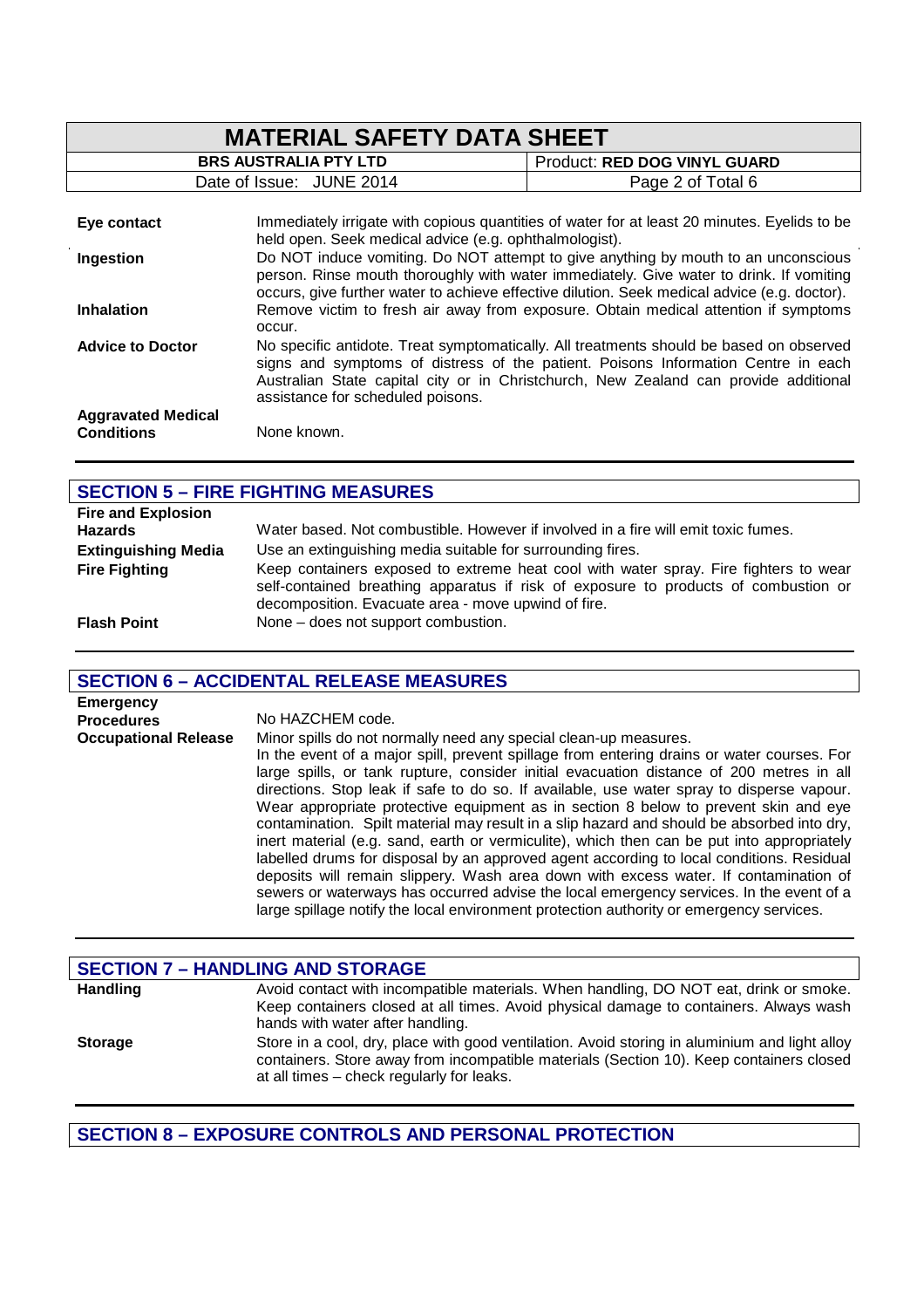| <b>MATERIAL SAFETY DATA SHEET</b>              |                                                                                                                                                                                                                                                                                                                                                                                                                                                                                             |                                                                       |                                                                                                                                                                                                                                                                       |
|------------------------------------------------|---------------------------------------------------------------------------------------------------------------------------------------------------------------------------------------------------------------------------------------------------------------------------------------------------------------------------------------------------------------------------------------------------------------------------------------------------------------------------------------------|-----------------------------------------------------------------------|-----------------------------------------------------------------------------------------------------------------------------------------------------------------------------------------------------------------------------------------------------------------------|
|                                                | <b>BRS AUSTRALIA PTY LTD</b>                                                                                                                                                                                                                                                                                                                                                                                                                                                                |                                                                       | Product: RED DOG VINYL GUARD                                                                                                                                                                                                                                          |
|                                                | Date of Issue: JUNE 2014                                                                                                                                                                                                                                                                                                                                                                                                                                                                    |                                                                       | Page 3 of Total 6                                                                                                                                                                                                                                                     |
| <b>Exposure Limits</b>                         |                                                                                                                                                                                                                                                                                                                                                                                                                                                                                             |                                                                       | National Occupational Exposure Limits, as published by National Occupational Health &                                                                                                                                                                                 |
|                                                | Safety Commission:                                                                                                                                                                                                                                                                                                                                                                                                                                                                          |                                                                       |                                                                                                                                                                                                                                                                       |
|                                                |                                                                                                                                                                                                                                                                                                                                                                                                                                                                                             |                                                                       | Time-weighted Average (TWA): None established for specific product.                                                                                                                                                                                                   |
|                                                |                                                                                                                                                                                                                                                                                                                                                                                                                                                                                             | See SECTION 3 for Exposure Limits of individual ingredients.          |                                                                                                                                                                                                                                                                       |
|                                                |                                                                                                                                                                                                                                                                                                                                                                                                                                                                                             |                                                                       | Short Term Exposure Limit (STEL): None established for specific product.                                                                                                                                                                                              |
|                                                |                                                                                                                                                                                                                                                                                                                                                                                                                                                                                             | See SECTION 3 for Exposure Limits of individual ingredients.          |                                                                                                                                                                                                                                                                       |
| <b>Biological Limit Value</b>                  |                                                                                                                                                                                                                                                                                                                                                                                                                                                                                             | None established for product.                                         |                                                                                                                                                                                                                                                                       |
| <b>Engineering Controls</b>                    |                                                                                                                                                                                                                                                                                                                                                                                                                                                                                             | where this product is used, is directed away from the operators.      | Ensure ventilation is adequate to maintain air concentrations below exposure standards.<br>Avoid generating mists of the product. Use only in a well-ventilated area. Ensure airflow,                                                                                 |
| <b>Personal Protective</b><br><b>Equipment</b> | This product is not classified as hazardous according to the criteria of Worksafe<br>Australia. Use good occupational work practice. The use of protective clothing and<br>equipment depends upon the degree and nature of exposure. Final choice of appropriate<br>protection will vary according to individual circumstances i.e. methods of handling or<br>engineering controls and according to risk assessments undertaken. The following<br>protective equipment should be available; |                                                                       |                                                                                                                                                                                                                                                                       |
| <b>Eye Protection</b>                          |                                                                                                                                                                                                                                                                                                                                                                                                                                                                                             |                                                                       |                                                                                                                                                                                                                                                                       |
|                                                |                                                                                                                                                                                                                                                                                                                                                                                                                                                                                             | Generally not required to handle the product as per label directions. | The use of safety glasses with side shield protection, goggles or face shield is<br>recommended to handle in quantity, cleaning up spills, decanting, etc. Contact lenses<br>pose a special hazard; soft lenses may absorb irritants and all lenses concentrate them. |
| <b>Skin Protection</b>                         |                                                                                                                                                                                                                                                                                                                                                                                                                                                                                             |                                                                       |                                                                                                                                                                                                                                                                       |
|                                                | spills, decanting, etc.                                                                                                                                                                                                                                                                                                                                                                                                                                                                     | Generally not required to handle the product as per label directions. | Overalls, work boots and gloves are recommended for handling the concentrated product<br>(as per AS/NZS 2161, or as recommended by supplier) to handle in quantity, cleaning up                                                                                       |
| <b>Protective Material</b><br><b>Types</b>     | Nitrile.                                                                                                                                                                                                                                                                                                                                                                                                                                                                                    |                                                                       | Material suitable for detergent contact - Butyl rubber, Natural Latex, Neoprene, PVC, and                                                                                                                                                                             |
| <b>Respirator</b>                              |                                                                                                                                                                                                                                                                                                                                                                                                                                                                                             | Generally not required to handle the product as per label directions. |                                                                                                                                                                                                                                                                       |
|                                                |                                                                                                                                                                                                                                                                                                                                                                                                                                                                                             |                                                                       |                                                                                                                                                                                                                                                                       |

| <b>SECTION 9 - PHYSICAL AND CHEMICAL PROPERTIES</b> |                             |                                 |                    |  |
|-----------------------------------------------------|-----------------------------|---------------------------------|--------------------|--|
| <b>Physical State</b>                               | liquid                      | Colour                          | white              |  |
| Odour                                               | fragrant odour              | <b>Specific Gravity</b>         | 1.0 $@$ 25 °C      |  |
| <b>Boiling Point</b>                                | Approximately 100 °C        | <b>Freezing Point</b>           | Approximately 0 °C |  |
| <b>Vapour Pressure</b>                              | Not available               | <b>Vapour Density</b>           | Not available      |  |
| <b>Flash Point</b>                                  | Not flammable               | <b>Flammable Limits</b>         | None               |  |
| <b>Water Solubility</b>                             | Miscible in all proportions | рH                              | $6.5 - 7.5$ neat   |  |
| <b>Volatile Organic</b>                             |                             | <b>Coefficient of Water/Oil</b> |                    |  |
| <b>Compounds (VOC)</b>                              | $0\%$ v/v                   | <b>Distribution</b>             | Not available      |  |
| <b>Viscosity</b>                                    | Not available               | <b>Odour Threshold</b>          | Not available      |  |
| <b>Evaporation Rate</b>                             | Not available               | <b>Per Cent Volatile</b>        | Ca 90 % v/v        |  |

| <b>SECTION 10 - STABILITY AND REACTIVITY</b> |                                                                                  |  |
|----------------------------------------------|----------------------------------------------------------------------------------|--|
| <b>Chemical Stability</b>                    | Stable at normal temperatures and pressure.                                      |  |
| <b>Conditions to Avoid</b>                   | May corrode mild steel, copper, aluminium and zinc fittings.                     |  |
| <b>Incompatible Materials</b>                | Strong oxidizing agents.                                                         |  |
| <b>Hazardous</b>                             | Product can decompose on combustion to form Carbon Monoxide, Carbon Dioxide, and |  |
| <b>Decomposition</b>                         | other possibly toxic gases and vapours.                                          |  |
| <b>Hazardous Reactions</b>                   | None known.                                                                      |  |

 $\mathsf{l}$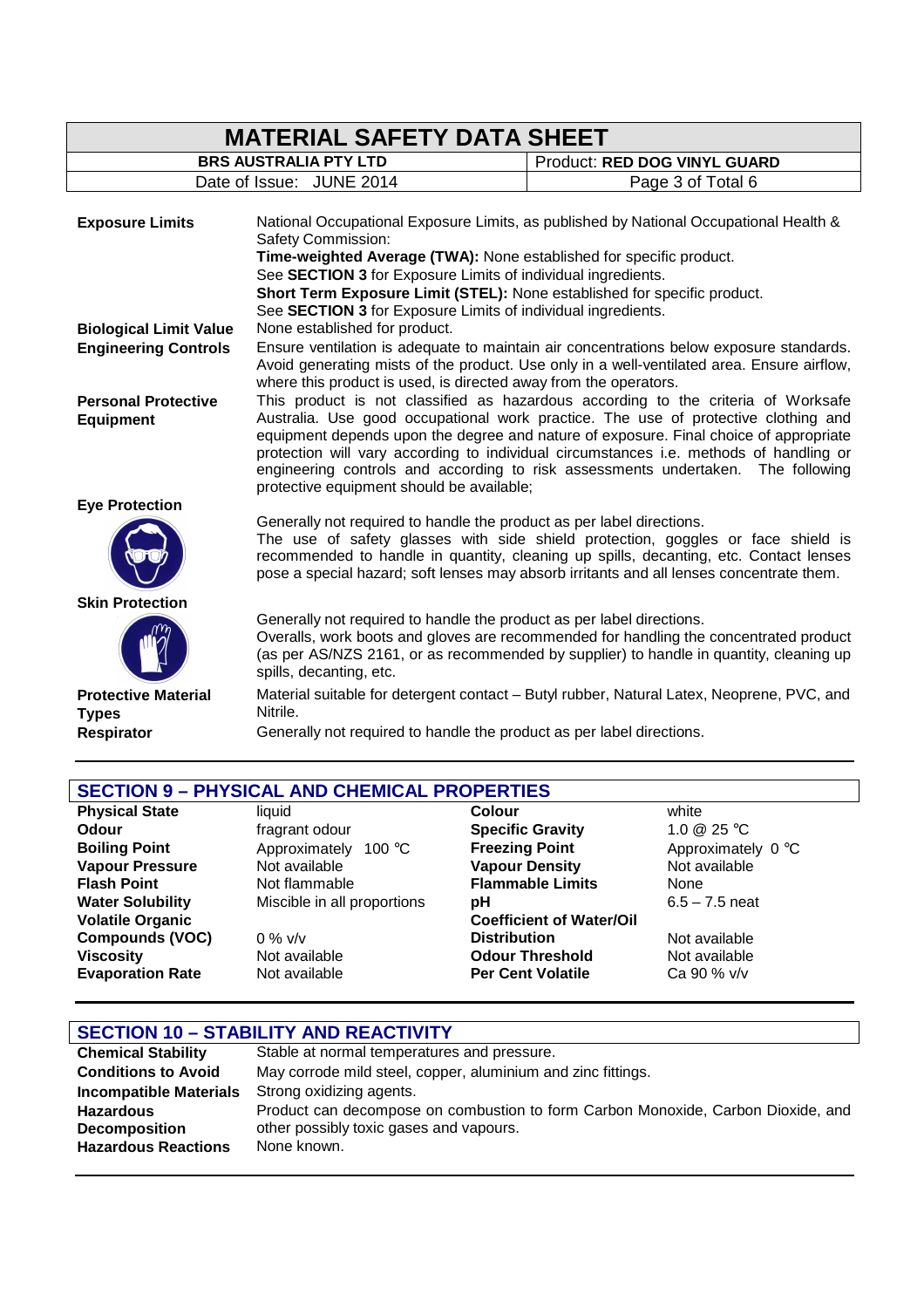# **MATERIAL SAFETY DATA SHEET**

**BRS AUSTRALIA PTY LTD** Product: **RED DOG VINYL GUARD** Date of Issue: JUNE 2014 Page 4 of Total 6

# **SECTION 11 – TOXICOLOGICAL INFORMATION**

| <b>PRODUCT MIXTURE INFORMATION</b>                                                                       |                                                           |                                                                                                                                                                                    |  |
|----------------------------------------------------------------------------------------------------------|-----------------------------------------------------------|------------------------------------------------------------------------------------------------------------------------------------------------------------------------------------|--|
| <b>Local Effects</b>                                                                                     | Mild irritant: eye, skin, inhalation and ingestion.       |                                                                                                                                                                                    |  |
| <b>Target Organs</b><br>POTENTIAL HEALTH EFFECTS                                                         | Eyes, mucous membranes, skin, lungs.                      |                                                                                                                                                                                    |  |
| Ingestion                                                                                                |                                                           |                                                                                                                                                                                    |  |
| short term exposure                                                                                      | diarrhea.                                                 | Swallowing large amounts of this product can cause stomach irritation, nausea and                                                                                                  |  |
| long term exposure                                                                                       | No information available.                                 |                                                                                                                                                                                    |  |
| <b>Skin contact</b>                                                                                      |                                                           |                                                                                                                                                                                    |  |
| short term exposure                                                                                      |                                                           | Concentrated product may cause skin irritation. Prolonged contact with concentrated<br>solutions may be irritating. Properly diluted wash solutions not expected to be irritating. |  |
| long term exposure                                                                                       | in certain individuals.                                   | Prolonged and repeated skin contact with solutions may induce eczematoid dermatitis                                                                                                |  |
| Eye contact                                                                                              |                                                           |                                                                                                                                                                                    |  |
| short term exposure                                                                                      | This product may cause eye irritation, watering, redness. |                                                                                                                                                                                    |  |
| long term exposure                                                                                       | No information available.                                 |                                                                                                                                                                                    |  |
| <b>Inhalation</b>                                                                                        |                                                           |                                                                                                                                                                                    |  |
| short term exposure                                                                                      | throat irritation.                                        | No vapour or mist generally associated with liquid form of the product - water based.<br>Exposure to intentionally generated mists of this product may cause slight nose and       |  |
| long term exposure                                                                                       | No information available.                                 |                                                                                                                                                                                    |  |
| <b>Carcinogen Status</b>                                                                                 |                                                           |                                                                                                                                                                                    |  |
| <b>NOHSC</b>                                                                                             |                                                           | No significant ingredient is classified as carcinogenic by NOHSC.                                                                                                                  |  |
| <b>NTP</b>                                                                                               |                                                           | No significant ingredient is classified as carcinogenic by NTP.                                                                                                                    |  |
| <b>IARC</b><br><b>Medical conditions</b>                                                                 |                                                           | No significant ingredient is classified as carcinogenic by IARC.                                                                                                                   |  |
| aggravated by exposure                                                                                   | No information available.                                 |                                                                                                                                                                                    |  |
| <b>CLASSIFICATION OF INDIVIDUAL INGREDIENTS</b>                                                          |                                                           |                                                                                                                                                                                    |  |
| NOTE: This information relates to each individual ingredient, when evaluated as pure undiluted chemical. |                                                           |                                                                                                                                                                                    |  |
| See SECTION 3 for actual proportions of ingredients present in this product.                             |                                                           |                                                                                                                                                                                    |  |
| <b>Ingredients</b>                                                                                       |                                                           | R-Phrases.                                                                                                                                                                         |  |
| 100% Non-hazardous ingredients                                                                           |                                                           | None                                                                                                                                                                               |  |
|                                                                                                          |                                                           |                                                                                                                                                                                    |  |

# **SECTION 12 – ECOLOGICAL INFORMATION**

| <b>Fish toxicity</b>          | None available for specific product.                                          |
|-------------------------------|-------------------------------------------------------------------------------|
| <b>Algae toxicity</b>         | None available for specific product.                                          |
| <b>Invertebrates toxicity</b> | None available for specific product.                                          |
| <b>Toxicity to Bacteria</b>   | None available for specific product.                                          |
| <b>OECD Biological</b>        |                                                                               |
| degradation                   | Individual components stated to be biodegradable.                             |
| General                       | Product miscible in all proportions with water. AS WITH ANY CHEMICAL PRODUCT, |
|                               | DO NOT DISCHARGE BULK QUANTITIES INTO DRAINS, WATERWAYS, SEWER OR             |
|                               | ENVIRONMENT. Inform local authorities if this occurs.                         |

**SECTION 13 – DISPOSAL CONSIDERATIONS**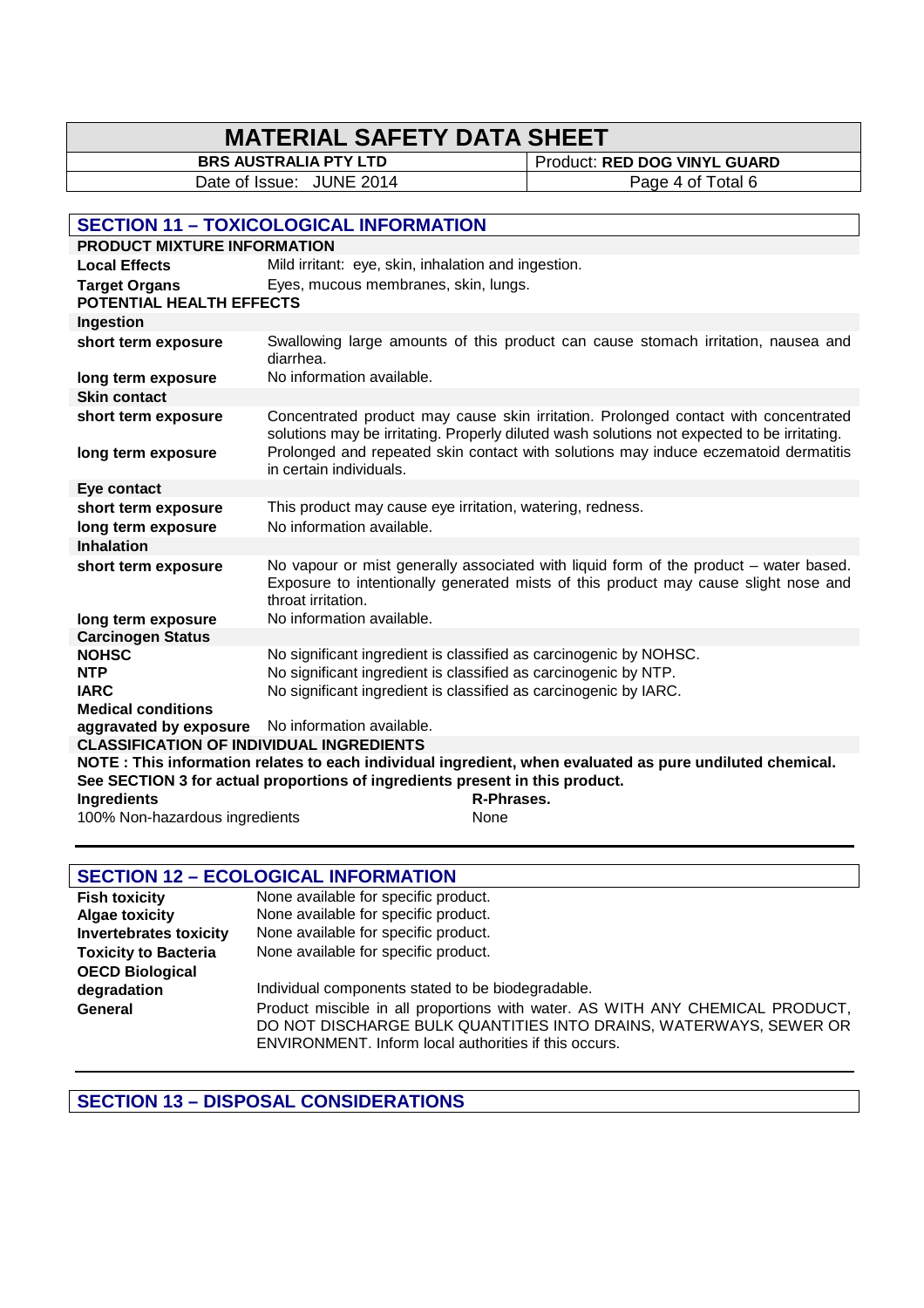# **MATERIAL SAFETY DATA SHEET**

| <b>BRS AUSTRALIA PTY LTD</b> | Product: RED DOG VINYL GUARD |  |
|------------------------------|------------------------------|--|
| Date of Issue: JUNE 2014     | Page 5 of Total 6            |  |

**Disposal** To dispose of quantities of undiluted product, refer to State Land Waste Management Authority. Transfer product residues to a labelled, sealed container for disposal or recovery. Waste disposal must be by an accredited contractor. As with any chemical, do not put down the drain in quantity. The small quantities contained in wash solutions (when used as directed) can generally be handled by conventional sewage systems, septics, and grey water systems. For larger scale use, eg. Commercial laundry operations, a recycled water system is often recommended, or Trade Waste License obtained for disposal to sewer.

# **SECTION 14 – TRANSPORT INFORMATION**

#### **Transport Information Road & Rail Transport**

Not classified as a Dangerous Good according to the Australian Code for the Transport of Dangerous Goods by Road or Rail.

#### **Marine Transport**

Not classified as a Dangerous Good by the criteria of the International Maritime Dangerous Goods Code (IMDG Code) for transport by sea.

#### **Air Transport**

Not classified as a Dangerous Good by the criteria of the International Air Transport Association (IATA) Dangerous Goods Regulation for transport by Air.

#### **SECTION 15 – REGULATORY INFORMATION**

# **Labeling Details**

**SAFETY PHRASES**<br>SUSDP

### **HAZARD** Not hazardous<br> **RISK PHRASES** None allocated **RISK PHRASES** None allocated<br> **SAFETY PHRASES** None allocated **SUSDP** None allocated<br> **ADG Code** none allocated **ADG Code** none allocated<br> **AICS** All ingredients All ingredients present on AICS.

#### **SECTION 16 – OTHER INFORMATION**

| <b>Acronyms</b>              |                                                                                                |  |  |  |
|------------------------------|------------------------------------------------------------------------------------------------|--|--|--|
| <b>SUSDP</b>                 | Standard for the Uniform Scheduling of Drugs and Poisons.                                      |  |  |  |
| <b>ADG Code</b>              | Australian Code for the Transport of Dangerous Goods by Road and Rail.                         |  |  |  |
| <b>CAS Number</b>            | Chemical Abstracts Service Registry Number.                                                    |  |  |  |
| <b>UN Number</b>             | United Nations Number.                                                                         |  |  |  |
| <b>R-Phrases</b>             | Risk Phrases.                                                                                  |  |  |  |
| <b>HAZCHEM</b>               | An emergency action code of numbers and letters which gives information to emergency services. |  |  |  |
| <b>NOHSC</b>                 | National Occupational Health and Safety Commission.                                            |  |  |  |
| <b>NTP</b>                   | National Toxicology Program (USA).                                                             |  |  |  |
| <b>IARC</b>                  | International Agency for Research on Cancer.                                                   |  |  |  |
| <b>AICS</b>                  | Australian Inventory of Chemical Substances.                                                   |  |  |  |
| <b>TWA</b>                   | Time Weighted Average                                                                          |  |  |  |
| <b>STEL</b>                  | Short Term Exposure Limit                                                                      |  |  |  |
| <b>Literature References</b> | List of Designated Hazardous Substances [NOHSC:10005(1999)]                                    |  |  |  |
|                              | Australian Code For The Transport Of Dangerous Goods By Road And Rail – Sixth Edition.         |  |  |  |
|                              | Standard for the Uniform Scheduling of Drugs and Poisons.                                      |  |  |  |
|                              | National Code of Practice for the Preparation of Material Safety Data Sheets 2nd Edition       |  |  |  |
|                              | [NOHSC:2011(2003)]                                                                             |  |  |  |
|                              | Approved Criteria for Classifying Hazardous Substances [NOHSC:1008(1999)]                      |  |  |  |
|                              | Material Safety Data Sheets – individual raw materials – Suppliers.                            |  |  |  |
|                              | HSIS – Hazardous Substance Information System – National Worksafe Data Base.                   |  |  |  |